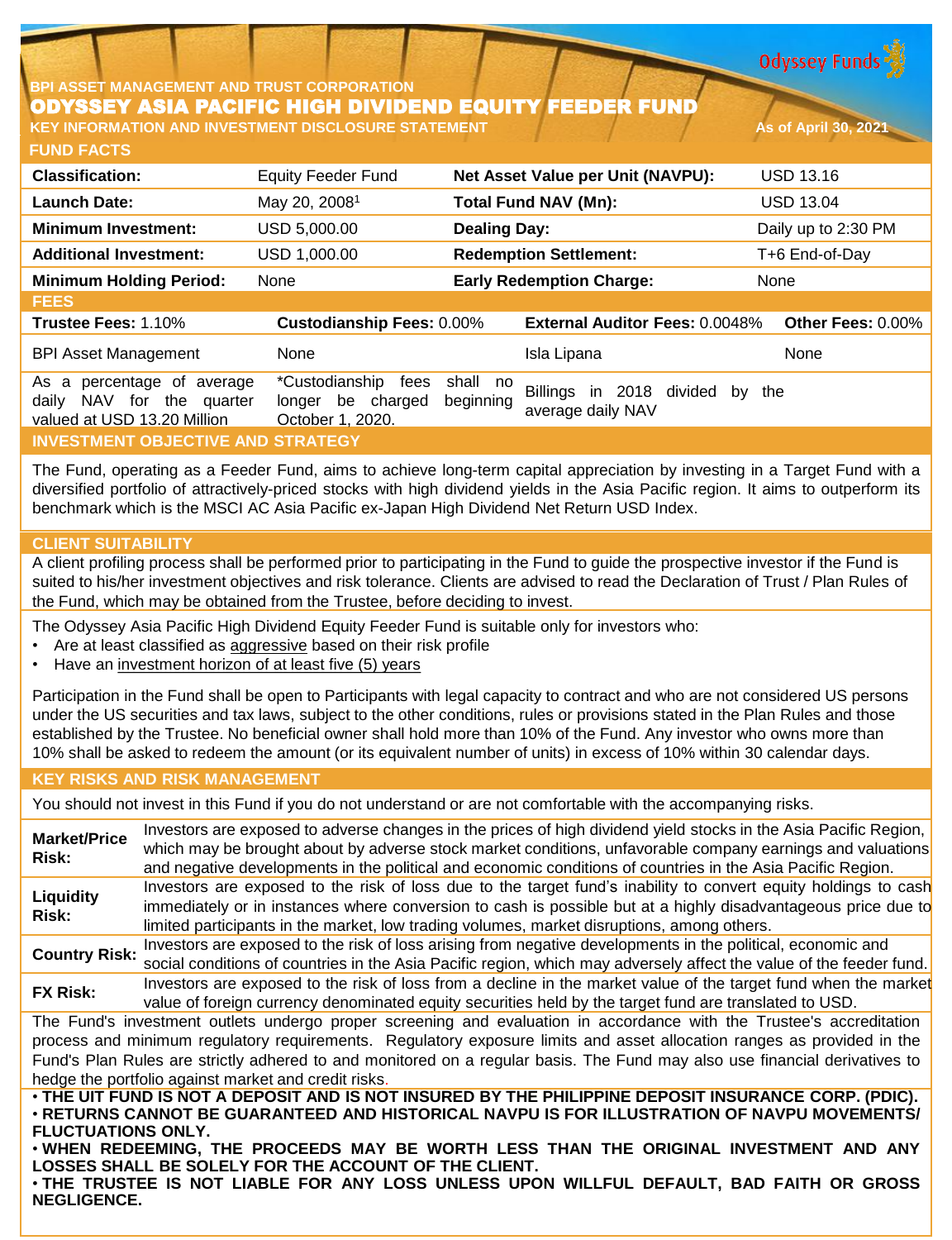## **FUND PERFORMANCE AND STATISTICS AS OF APRIL 30, 2021**

(Purely for reference purposes and is not a guarantee of future results)

**NAVPU GRAPH**



\*MSCI AC Asia Pacific ex-Japan High Dividend Net Return USD Index

| <b>CUMULATIVE PERFORMANCE (%) 2</b>    |       |       |       |          |       |           |
|----------------------------------------|-------|-------|-------|----------|-------|-----------|
|                                        | 1 mo  | 3 mos | 6 mos | 1YR      | 3YRS  | S.I       |
| Fund                                   | 3.79  | 6.04  | 29.27 | 38.67    | 12.29 | 31.60     |
| <b>Benchmark</b>                       | 1.69  | 8.71  | 28.25 | 51.26    | 34.53 | 104.17    |
| <b>ANNUALIZED PERFORMANCE (%) 2</b>    |       |       |       |          |       |           |
|                                        | 1YR   | 2YRS  | 3YRS  | 4YRS     | 5YRS  | S.I       |
| Fund                                   | 38.67 | 5.83  | 3.94  | 5.48     | 6.36  | 2.14      |
| <b>Benchmark</b>                       | 51.26 | 17.62 | 10.39 | 12.69    | 14.17 | 5.67      |
| <b>CALENDAR YEAR PERFORMANCE (%) 2</b> |       |       |       |          |       |           |
|                                        | YTD   | 2020  | 2019  | 2018     | 2017  | 2016      |
| Fund                                   | 10.40 | 2.05  | 11.24 | $-9.01$  | 20.33 | 3.45      |
| <b>Benchmark</b>                       | 9.65  | 19.55 | 20.14 | $-14.23$ | 37.63 | 6.18      |
| <b>PORTFOLIO COMPOSITION</b>           |       |       |       |          |       |           |
| <b>Allocation</b>                      |       |       |       |          |       | % of Fund |

| <b>Target Fund</b>                     | 97.57            |
|----------------------------------------|------------------|
| Cash                                   | 1.36             |
| Time deposits and money market         |                  |
| Other receivables - net of liabilities | 1.07             |
| <b>Top Five Sector Holdings</b>        | % of Target Fund |
| <b>Financials</b>                      | 29.3             |
| Information Technology                 | 28.5             |
| <b>Consumer Discretionary</b>          | 8.6              |
| Industrials                            | 7.1              |
| Utilities                              | 5.4              |
| <b>Top Five Country Weightings</b>     | % of Target Fund |
| China                                  | 22.3             |
| Taiwan                                 | 19.6             |
| Australia                              | 17.8             |
| Hong Kong                              | 11.4             |
| Korea                                  | 11.0             |
|                                        |                  |

# **NAVPU over the past 12 months** Highest 13.27 Lowest 9.07 **STATISTICS** Portfolio Beta 0.85 Volatility, Past 1 Year  $(\%)$ <sup>3</sup> 15.20 Sharpe Ratio<sup>4</sup> 2.54 Information Ratio<sup>5</sup> and American control of the 1.50

<sup>1</sup>The fund was originally launched as Odyssey Asia Pacific High Dividend Equity Fund. It was converted into a feeder fund last October 1, 2020. <sup>2</sup>Returns are net of fees.

<sup>3</sup>Measures the degree to which the Fund fluctuates vis-à-vis its average return over a period of time.

<sup>4</sup>Used to characterize how well the return of a Fund compensates the investor for the level of risk taken. The higher the number, the better.

<sup>5</sup>Measures reward-to-risk efficiency of the portfolio relative to the benchmark. The higher the number, the higher the reward per unit of risk.

\*Declaration of Trust is available upon request through your branch of account.

### **TOP TEN HOLDINGS**

| Name                                                        | % of Target<br>Fund |
|-------------------------------------------------------------|---------------------|
| Taiwan Semiconductor Manufacturing<br>Co., Ltd.             | 9.5                 |
| Samsung Electronics Co., Ltd.                               | 8.2                 |
| Rio Tinto Limited                                           | 3.2                 |
| DBS Group Holdings Ltd                                      | 3.2                 |
| Infosys Limited                                             | 2.5                 |
| Hong Kong Exchanges & Clearing Ltd.                         | 2.5                 |
| Ping An Insurance (Group) Company<br>of China, Ltd. Class A | 2.5                 |
| <b>CLP Holdings Limited</b>                                 | 2.3                 |
| Transurban Group Ltd.                                       | 2.2                 |
| China Construction Bank Corporation                         | 2.1                 |
|                                                             |                     |

# **RELATED PARTY TRANSACTIONS\***

The Fund has no transactions and outstanding investments with entities related to BPI Asset Management and Trust Corporation (BPI AMTC).

\* Related party in accordance with BPI AMTC's internal policy.

For more information, you may contact us at (632) 8580-**AMTC** (2682),

email us at bpi\_asset\_management@bpi.com.ph or visit our website, www.bpiassetmanagement.com.